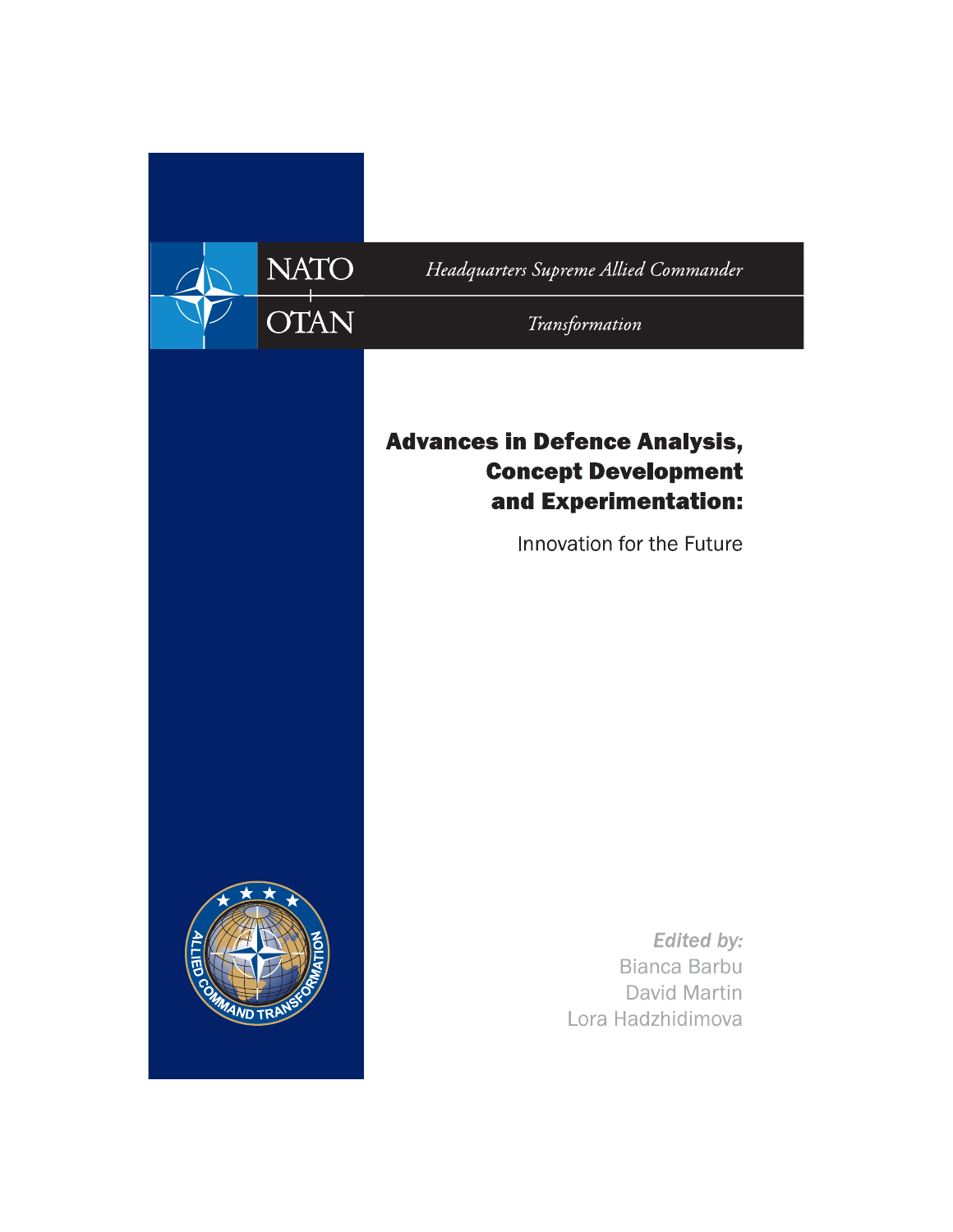Advances in Defence Analysis, Concept Development and Experimentation: Innovation for the Future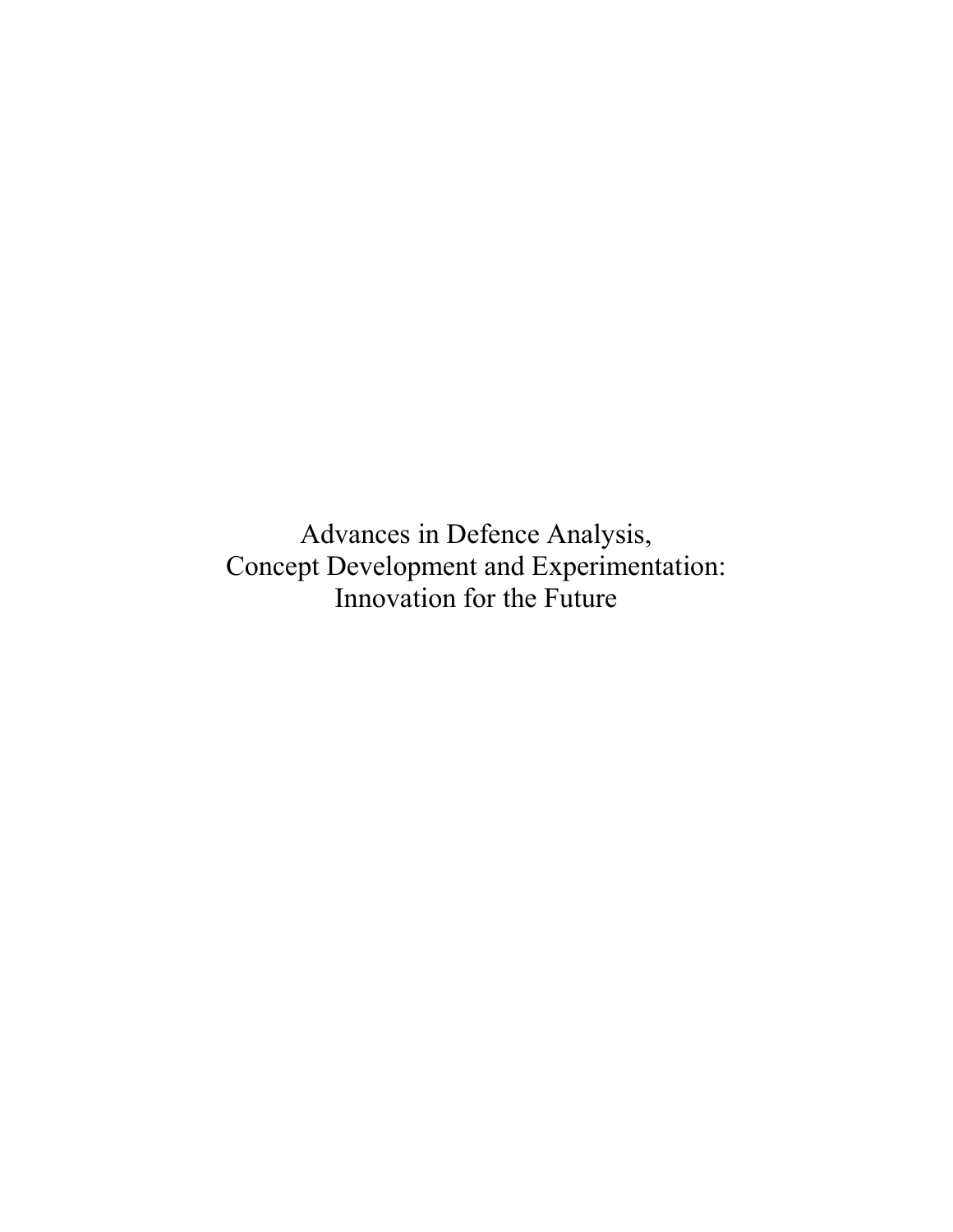## Advances in Defence Analysis, Concept Development and Experimentation: Innovation for the Future

Edited by: Bianca Barbu David Martin Lora Hadzhidimova



Capability Engineering and Innovation Division Headquarters Supreme Allied Commander Transformation Norfolk, Virginia United States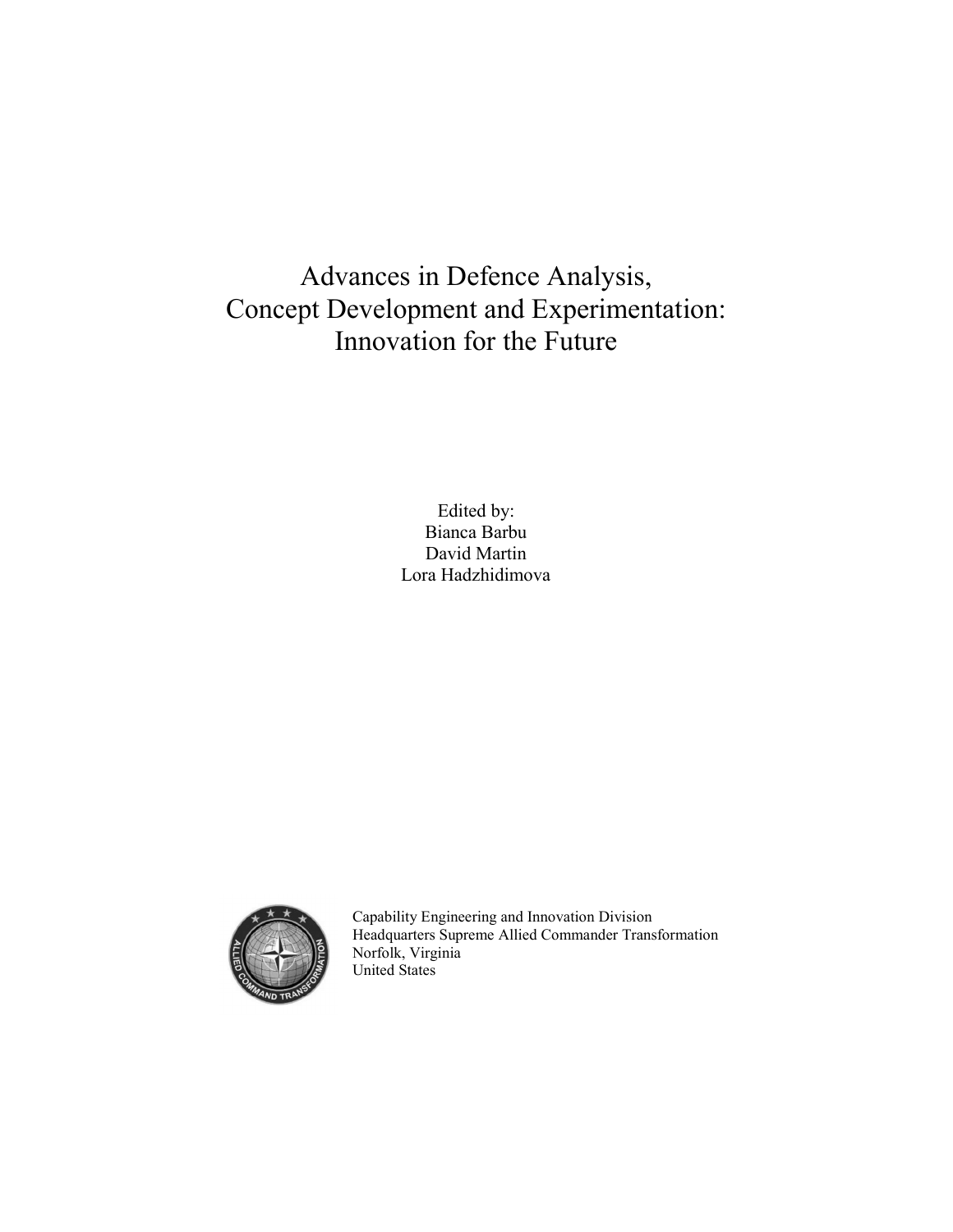

Capability Engineering and Innovation<br>Capability Engineering and Innovation<br>HQ SACT, Suite 100<br>Norfolk, VA 23551<br>United States (Complisity Engineering and Innovation<br>HQ SACT, Suite 100<br>HQ SACT, Suite 100<br>7857 Blandy Road<br>Norfolk, VA 23551<br>United States<br>http://www.act.nato.int 7857 Blandy Road Norfolk, VA 23551 United States http://www.act.nato.int

Portions of this work may be quoted without permission,<br>Portions of this work may be quoted without permission,<br>States<br>We act mate of this work may be quoted without permission,<br>the attended with permission,<br>the actions, o **Examplify Engineering and Innovation**<br> **Examplify Engineering and Innovation**<br> **HO SACT, Suite 100**<br> **Norfolk, VA 23551**<br>
United States<br>
United States<br> **Interpulsions of this work may be quoted without permission,**<br> **Port** Capability Engineering and Innovation<br>HQ SACT, Suite 100<br>7857 Blandy Road<br>Norfolk, VA 23551<br>United States<br>United States<br>United States<br>provided that standard eitations practices are used. Copyright is<br>provided that standard where indicated in each chapter.

This book is also available online at htpp://www.act.nato.int

ISBN 978-92-845-0213-4

Opinions, conclusions, and recommendations expressed or implied within are solely those of the contributors and do not necessarily represent the views of NATO, Headquarters Supreme Allied Commander Transformation, or any of the author's respective parent organisations. All authors are responsible for their own content. NATO, Headquarters Supreme Allied Commander Transformation, or the Editors are not responsible for any omissions, errors, or false statements.

Printed by: Visual Information Headquarters Supreme Allied Commander Transformation Norfolk, Virginia, United States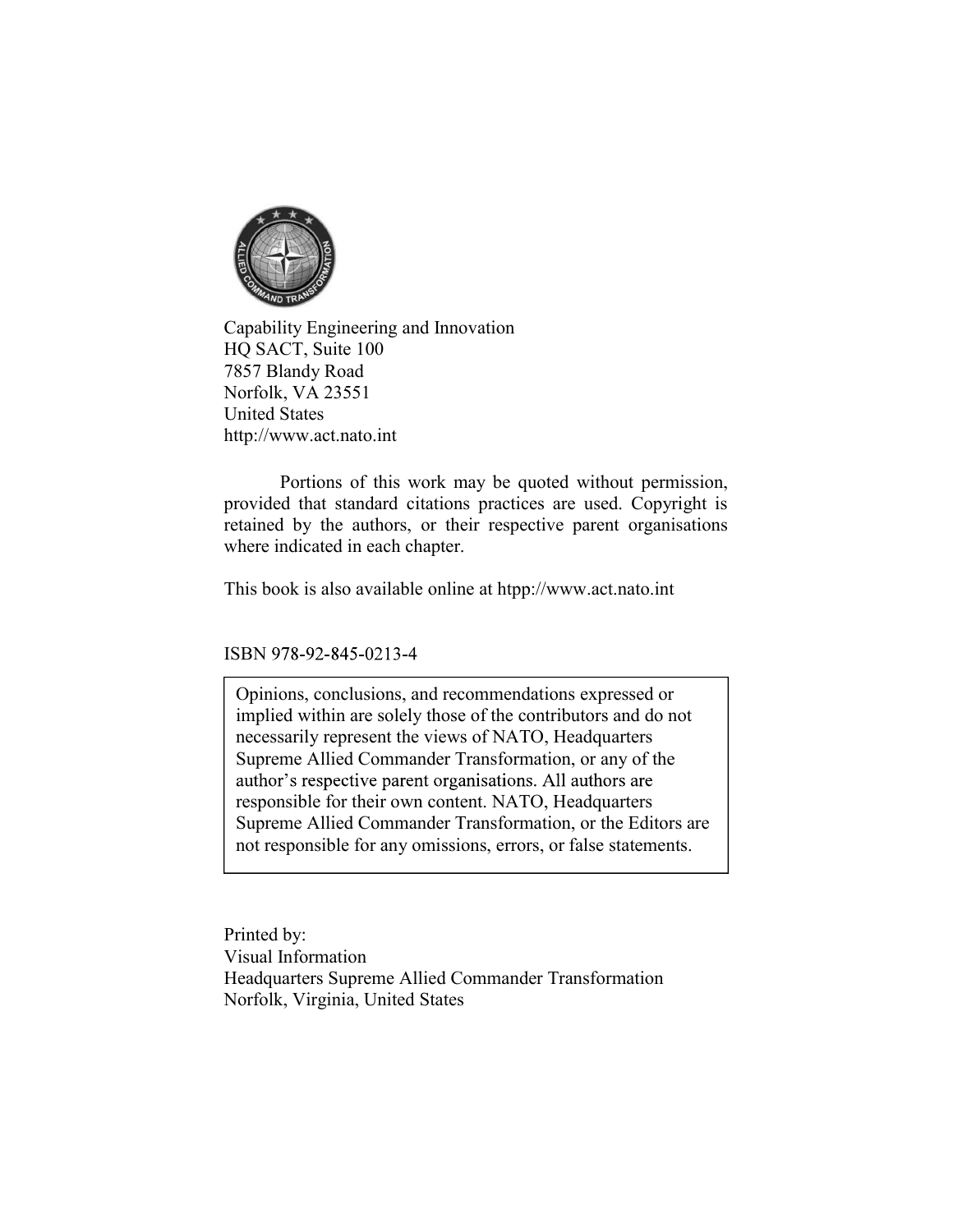undertaken a role as an embedded operational analyst within an operational corps headquarters.

- Wouter van der Wiel is currently Programme Manager and CD&E Technology Lead at TNO, the Netherlands' leading research and development institute. He completed his study in aerospace engineering in 1998. His involvement in experimentation and CD&E includes over 15 years of working alongside military operators in exercises and CD&E environments. These projects included the Joint Project Optic Windmill (JPOW) series of missile defence exercises (including the NATO-Russian Federation CPX), integration tests with the NATO Active Layered Theatre Ballistic Missile Defence (ALTBMD) test bed, participating in TeamSAIC while stationed at NC3A, and CD&E events in the nine-nation Maritime Theatre Missile Defence (MTMD) Forum. Working in these international projects, he recognized the value of CD&E and became a strong supporter of the method.
- Patrick Van Hoeserlande works at the NATO desk of the Belgian Defence Staff. In his military career he was and is active on a wide variety of topics including maintenance management, education and training, logistics, strategic management, and concept development. He participated in military operations and humanitarian missions and did a tour in Kosovo as part of NATO's KFOR. He holds an M.Eng. from the Belgian Koninklijke Militaire Academie and an MBA from Newport University. Next to short pieces on specific topics, he has published articles on a wide variety of defence related subjects in specialized magazines like the *Ingenieursblad* and the Militair Tijdschrift.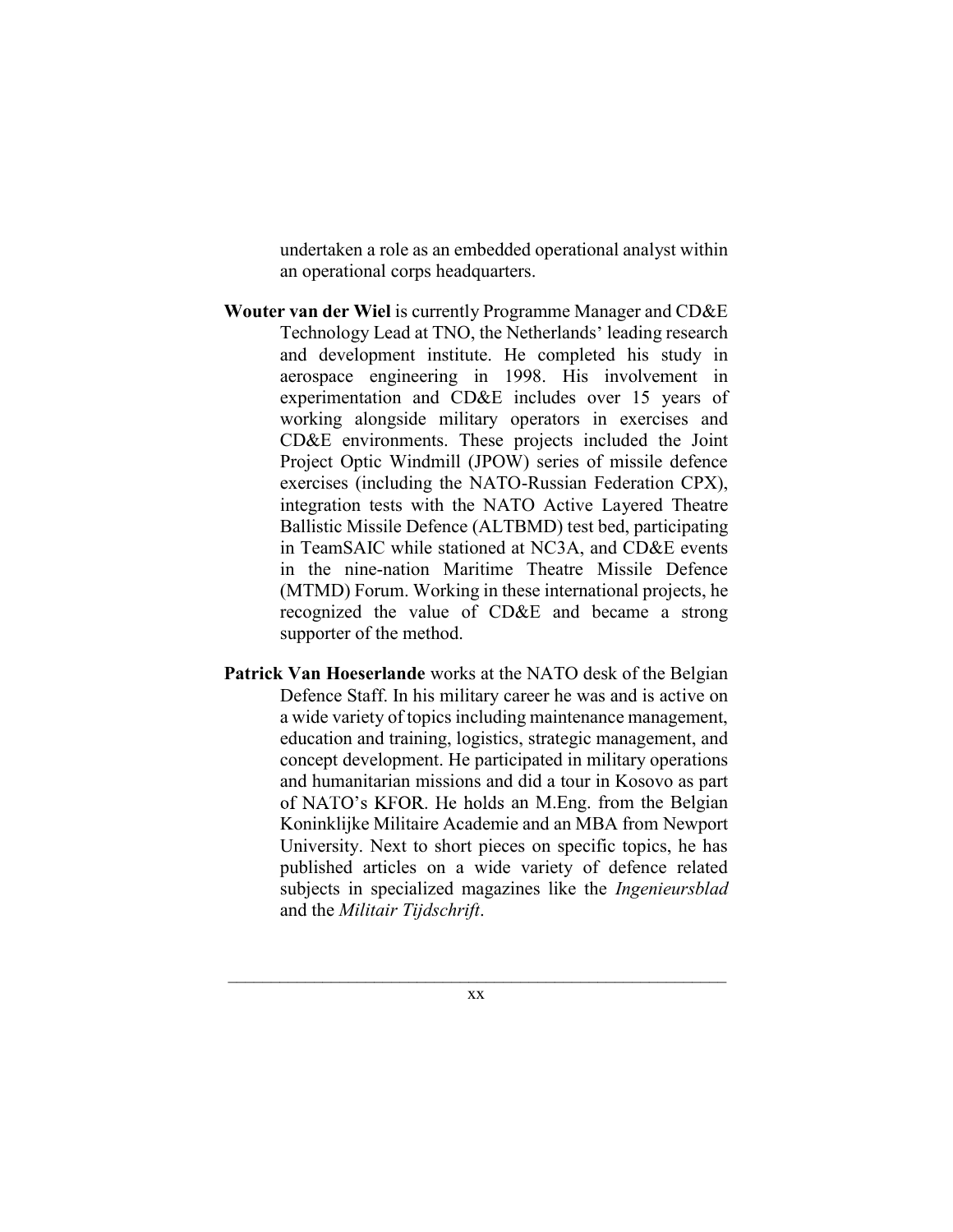# Concept Development Success by Cultivating **Chaos**

Patrick Van Hoeserlande

### Abstract

A few years after the turn of the millennium, the Belgian Defence explored the idea of using the concept of a capability in its strategic thinking. In 2007, after some trial and error, a method was published in two strategic-level directives. The Belgian approach to concept and capability development as captured in both directives was certainly not rocket science, it was quite simple. Not for the lack of support, the process never reached full potential. The article tries to find an answer why it did not work.

Designing the process and later complicating it was easy, but changing the culture to support it proved much harder. Or was never fully understood. The failed application of concept development demonstrates that for its successful implementation you need a new culture. Without this change, the elaborated development process will run idle.

## Introduction

Looking back at years of developing concepts, the business seems hard and complex. For some odd reason, we tend to believe that making concept and capability development processes more complex with more decision points and more working groups will make them more performant. Yes, it increases the flow of documents and the number of people involved, giving the impression of more control, but it rarely improves the success rate or commitment. Is there another way?

A few years after the turn of the millennium, the Belgian Defence explored the idea of using the concept of a capability in its strategic thinking. This approach was a direct consequence of the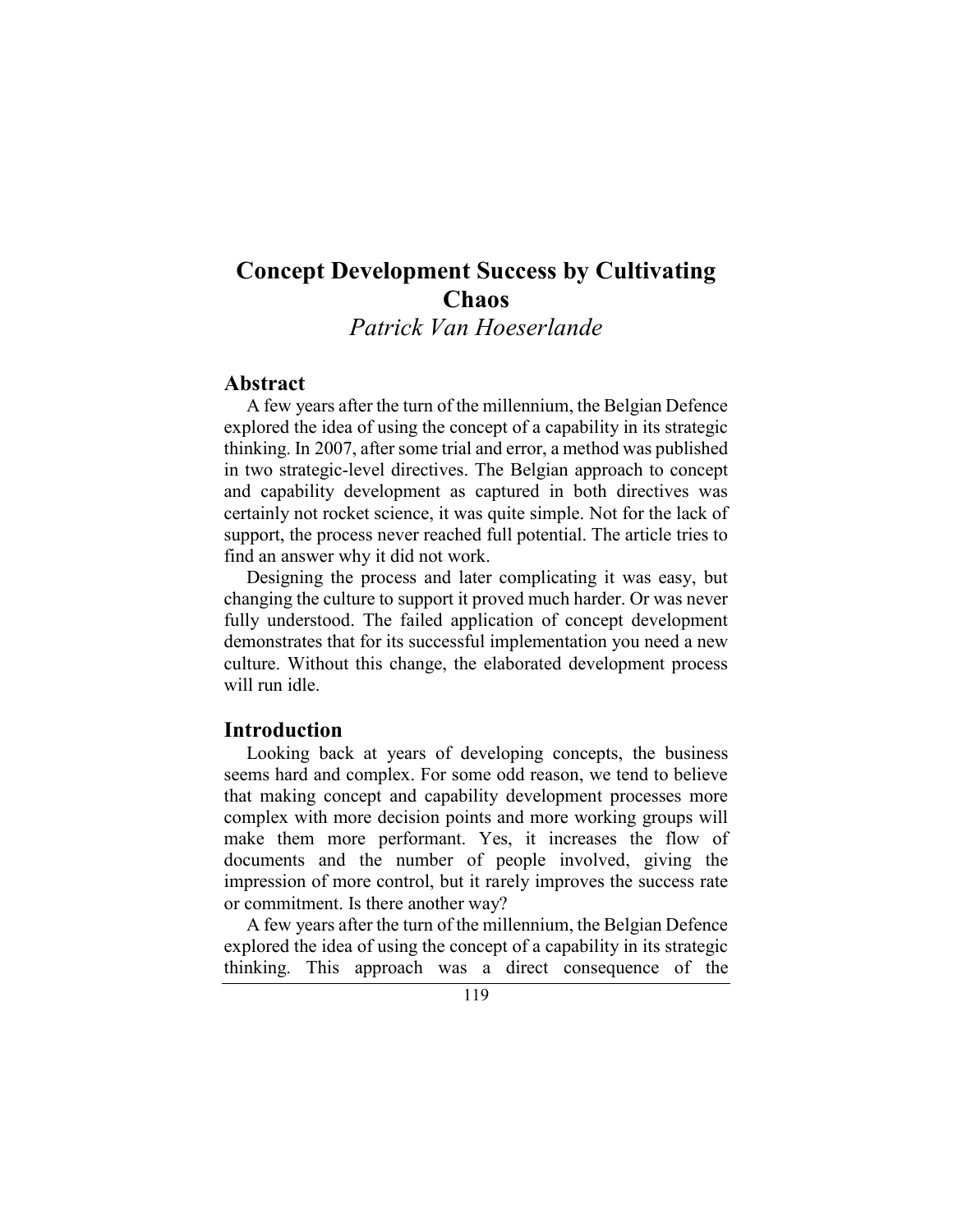transformation wave started in the USA that swept across the European continent. It defined a capability as "a structured and coherent set of human, material and immaterial means whose aim is to obtain an effect, i.e. a physical and/or behavioural change in the state of a system"<sup>1</sup>. This was a definition much in line with what was used throughout the Alliance. But being able to define a capability does not mean you are able to develop one. The basic idea of the switch to capabilities was to get rid of the old way of modernizing by replacing equipment with newer and more performant hardware and to move towards considering the best options among a wide range of solutions to create the desired effects. Without a new method to develop a capability, the old way of doing things would stay.

#### A New Approach

In 2007, after some trial and error, this new method was published in a strategic level directive (Ondersectie Strategie, 2007). The purpose of this directive was "to define the process to be used within Defence for developing a coordinated and coherent approach across all "lines of development" in order to achieve new or transformed capabilities. These capabilities are based on the strategic orientations of the applicable Belgian Defence Strategic Plan and its subsequent Steering Plan and further developed through the cooperation of all Staff Departments (ACOS) and Directorates General (DG). The overall objective of this transformation process is to provide capabilities for operations." This directive had a transformational punch, and its conception was heavily supported by senior military leaders.

The main advantage of this new approach was that it was simple and therefore very powerful. The transformation from the strategic orientations towards an effective capability "ready to use" in

See Interforce (IF) 69 directive with definitions and terms used in the Belgian Armed Forces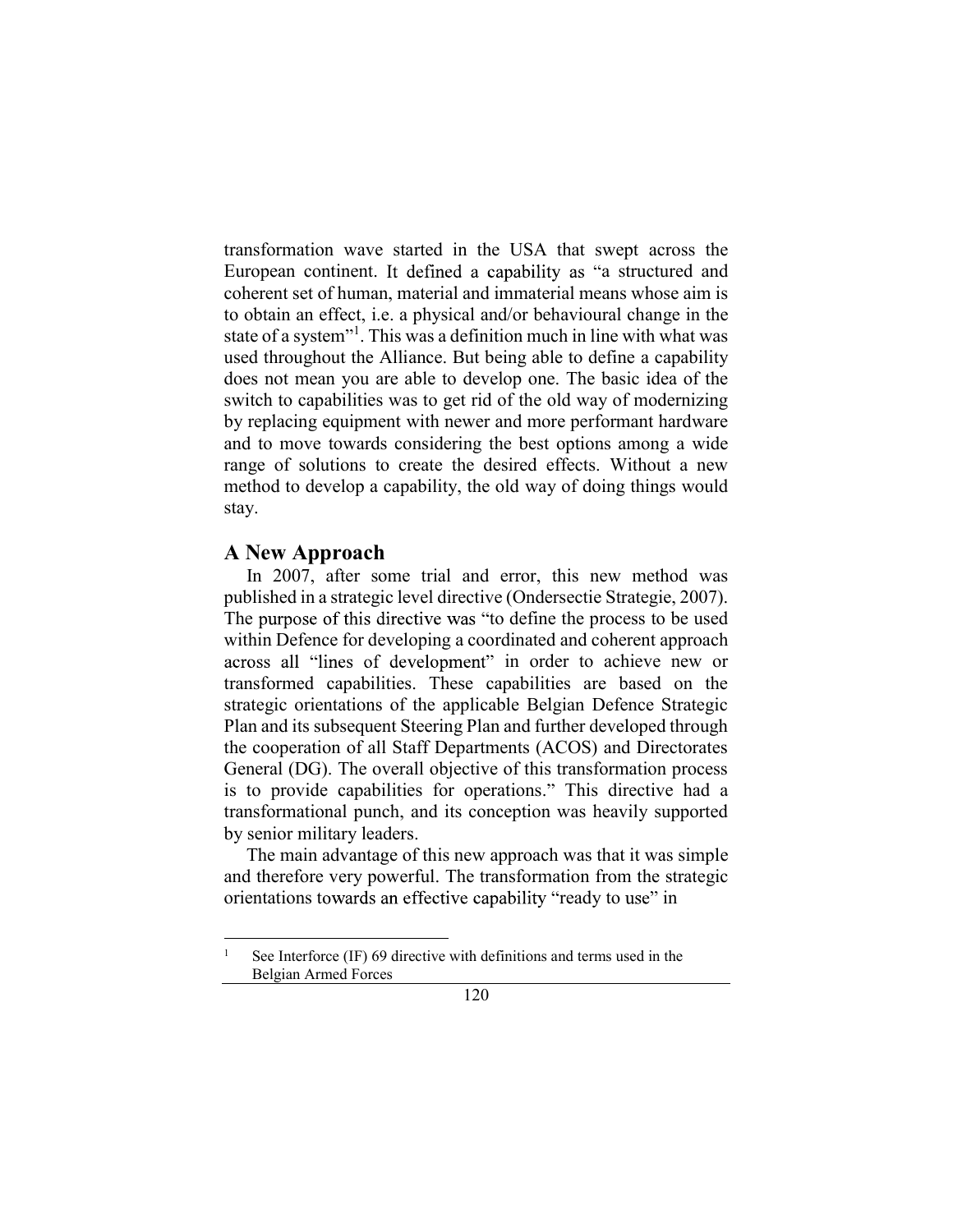operations was characterized by the four consecutive phases illustrated in Figure 0.7: identification, development, implementation and management.

During these phases, all lines of development had to be kept aligned. These lines are summed up in the acronym  $DOTMLPFI<sup>1</sup>$ . . This interdisciplinary alignment combined with the consideration of non-material focused solutions to capability gaps promotes thinking outside the box and creates connections over the organizational silos.



Figure 0.7: Transformation from Strategic Orientations to Capabilities for Operations

Due to the organizational design of the Department of Defence, the process had an added layer of complexity to make sure that the unity of command stayed clear. In every phase, the supported and supporting ACOS/DG were clearly expressed.

 <sup>1</sup> Doctrine, organization, training, materiel, leadership, personnel, facilities, and interoperability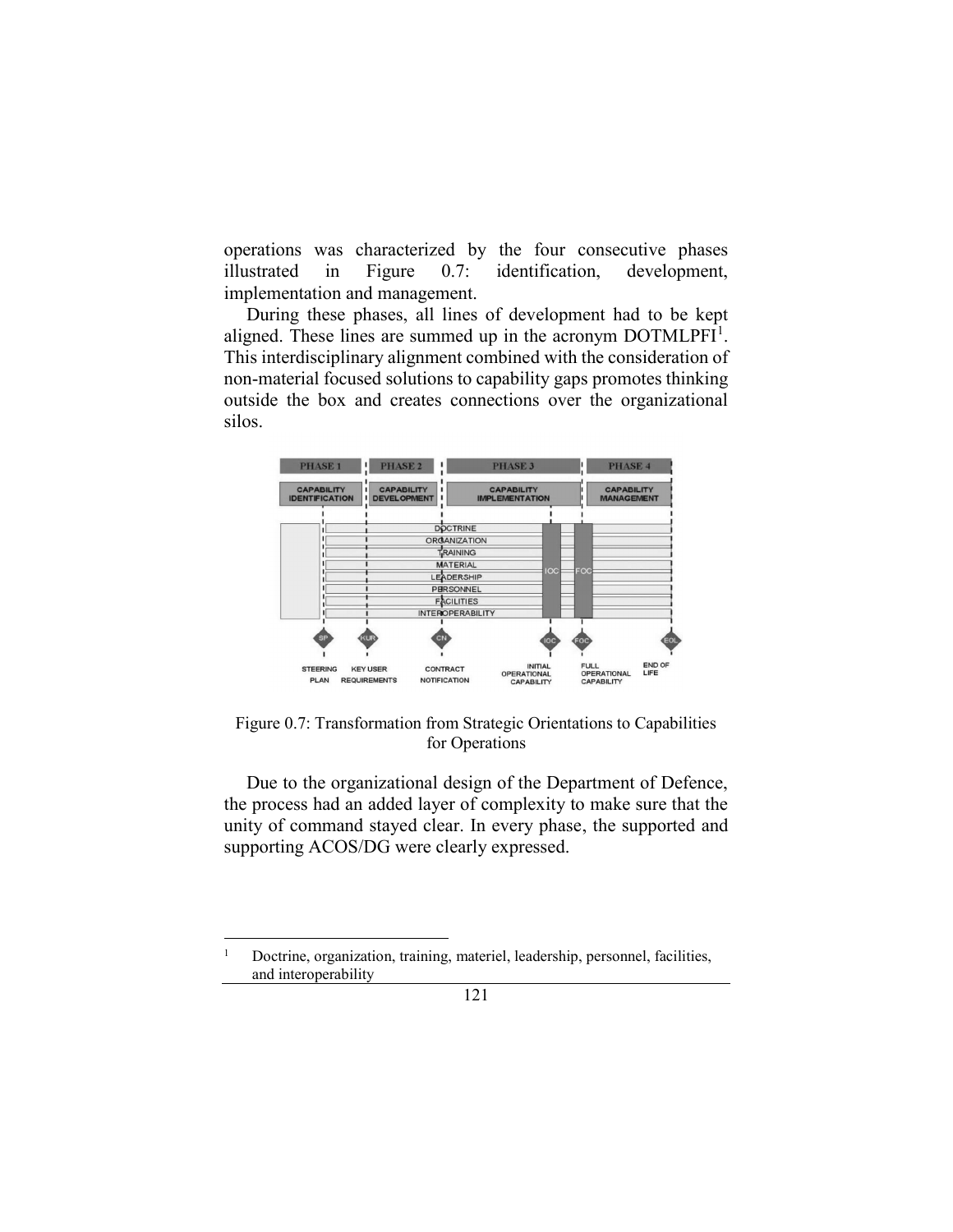## Towards Failure

Not for the lack of written and verbal support the process never reached full potential. Later versions of the directive describing the process added more complexity. Making the process more complex with more decision points and more working groups did increase the flow of documents and people involved, but the success rate and commitment went down.

For an explanation of the causes of this low success rate, we have to zoom into the capability identification phase. In this phase, "the necessary Defence capabilities are identified according to the Strategic Plan. [...] From this Strategic Plan the strategic department ACOS Strat identifies ways to develop or transform the necessary capabilities. The accepted way is translated in an approved capability concept that provides the necessary information to facilitate the development of the capability." This was explained in an older directive (Ondersectie Strategie, 2006) and gave guidance on how to develop concepts.

In the 2006 directive, a concept was defined as "the formulation of a possible way to reach or to execute something". This older document was even more transformational and went almost directly to the weak spot of the whole approach.

First, it made the distinction between a transformational and an applied concept. The latter was approved by the Chief of Defence (CHOD) and was an order to be executed. As the former was not for immediate action but for long-term planning, it was not officially approved. Its benefit was that it could serve in the future due to a change in our environment. This differentiation should stimulate creative thinking, as the goal of the identification phase was clearly not limited to get a concept approved, but to prepare options and enhance the proactive preparedness for likely and unpredicted changes in the future.

Second, the identification of a concept followed another fourphased approach: discovery, exploration, definition, and acceptance. The discovery phase was the simplest as well as the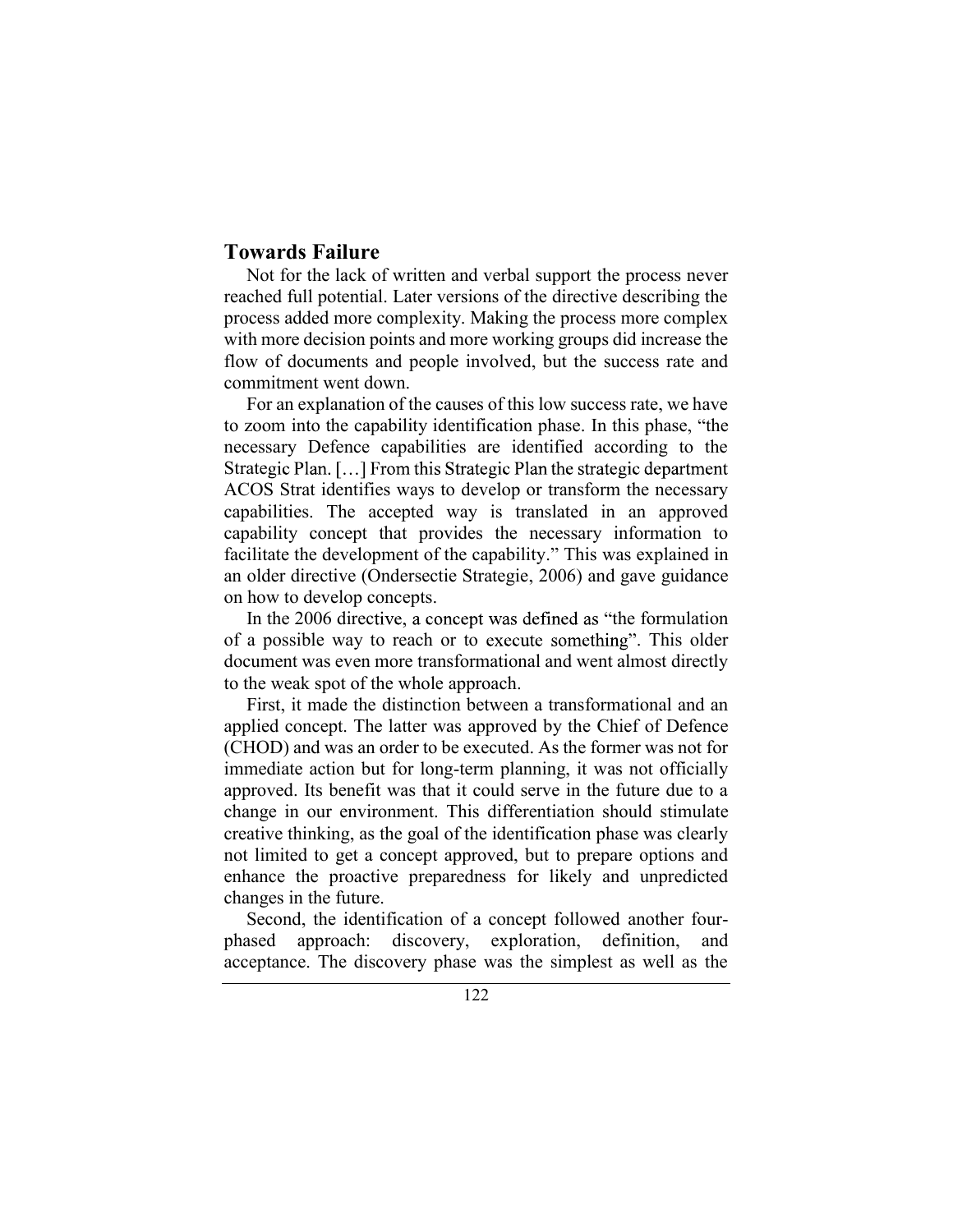most critical one. It was not only the start of the whole capability development process; it also contained the key to success or failure. The aim of this first phase was to explore, formulate, capture, and assign conceptual ideas. Although ACOS Strat was in the lead of this phase, every person was urged to be part of it. The discovery of conceptual ideas was to be executed during planning activities, through passive observation of the "external" environment, or by actively agitating the whole organization. This agitation could be done in a number of ways, e.g. organizing reflection and freewheeling days, holding cross-functional working groups, or attending meetings of non-military organizations.

In its final remarks, the 2006 directive recognized the creative nature of this phase. It stated that the expression of conceptual ideas requires ingenuity and intellectual courage. This can only be achieved in an environment of trust and confidence. It stressed that although the process gives the impression of a structured approach, in reality this will not be the case. A great deal of freedom and flexibility is needed.

## Where Did It Fail?

The Belgian approach to concept and capability development as captured in both directives was certainly not rocket science. Why then did it not work? In addition, why did the discovery phase hold the key to success?

The discovery phase should have led to a chain reaction of ideas. The use of the DOTMLPFI not only needs to stimulate interdisciplinary crossovers, but should lead to a creative process of destruction and construction. As John Boyd explains, "to comprehend and cope with our environment we develop mental patterns or concepts of meaning. [...] we destroy and create these patterns to permit us to both shape and be shaped by a changing environment" (Boyd, 1976). Transformation is continuous change. It means working in constant ambiguity, in a kind of tolerated chaos. What is effective, efficient, and affordable today must be changed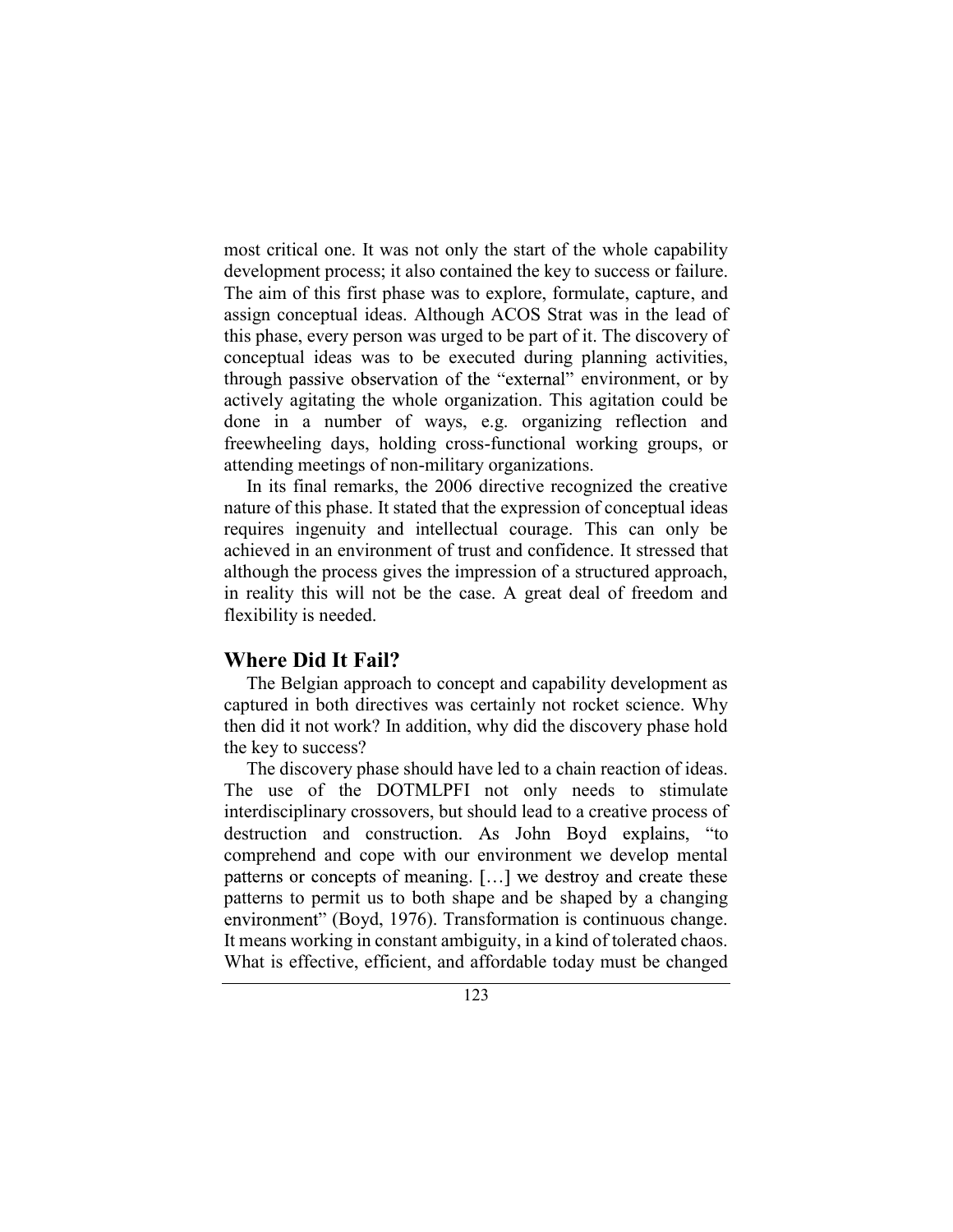to stay effective, efficient, and affordable tomorrow. The 2006 directive rightly recognized this, but it was never supported by the needed cultural change. We are by design lazy; we would rather stick to our thought patterns and reinterpret reality than change our thinking (Kahneman, 2011).

Designing the process and later complicating it was easy, but changing the culture to support it proved much harder. Or was never fully understood. Without a cultural realignment, the fresh drilled well of ideas soon dried up.

#### Cultural Change

A military culture is counterproductive to nurturing a creative environment. The power lays in numbers. One transformational idea is not born out of stubbornness, but out of killing 10,000 ideas. To find the right one, we have to accept 9,999 "failures". Moreover, failures do stand out on a military CV. Accepting "failure" becomes even harder if an idea has already passed some hurdles. We prefer to push an idea further through the process, far beyond its life span, rather than to kill it. Charles Darwin claimed the survival of the fittest, but he did not mean that only one species should survive (Darwin, 1869). No, his law expresses Mother Nature's wisdom that only the combination of creative variations and a severe elimination process leads to good, sustainable results. Why should that law not be applicable to ideas?

In our push for efficiency in times of shrinking budgets, we consider killed ideas as pure waste. Edison did not consider his short-lived ideas for a prototype of a lightbulb as failures, but as discoveries of ways how not to do it.<sup>1</sup> Great painters like Rubens or Picasso seldom painted a masterpiece in one try. They needed tons of sketches.

 $\frac{1}{1}$  "I have not failed. I've just found 10,000 ways that won't work." – Edison, T. A., as quoted in Furr, N. (2011).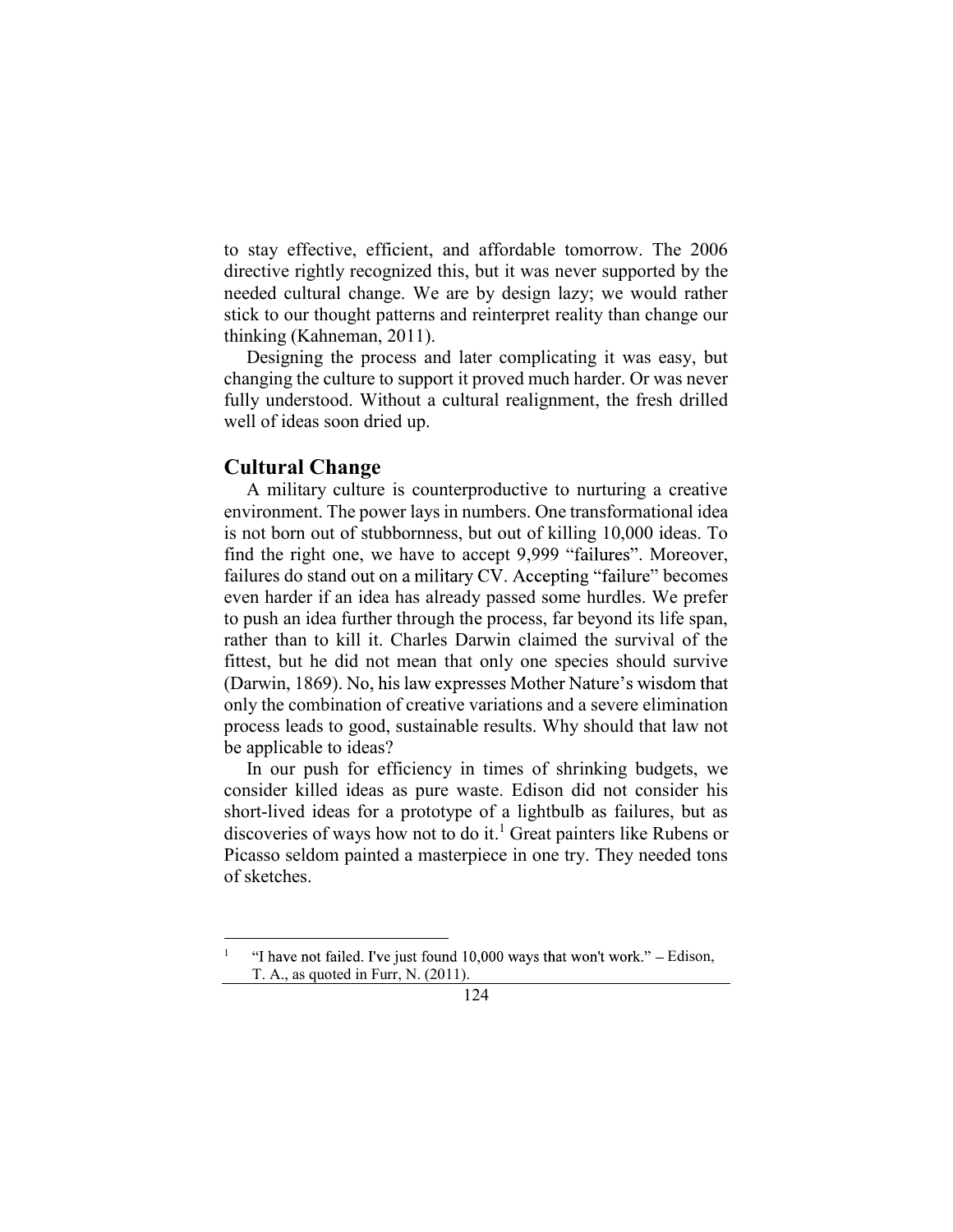This does not mean that concept development is only about creativity; it demands lots of dull work and tenacity. To turn a good concept into reality, we need rigorous planning and strict control in the later phases. However, our preference for a controlled environment and the necessity to spend more time on the "hard" side of concept development endangers the discovery phase, where creativity is key.

For the successful implementation of concept development, you need a new culture. One that tolerates failures, that finds a balance between chaos and control, that dares to leave the efficiency path in favour of brutal quantity, that acknowledges that the quality of an idea does not relate to the rank of the beholder,... you need people who introduce big and small changes. People who propose new approaches: champions of change. Also, people who mature and nurture those ideas and turn them into reality, who walk the long distance between idea and application. People who channel the energy, who dare to stand up and constructively question everything and everyone. Without this change, the elaborated development process will run idle.

Before complicating the development process in the urge to "repair" it, you need to revisit your culture and question its compatibility with the requirements of the discovery phase. If it is not fit for this purpose, you need to spend time and energy to change it. Just acknowledging this like in the early period in Belgium is not enough to reach success. Ideas, creativity, and grass do not grow by force, but by cultivation.